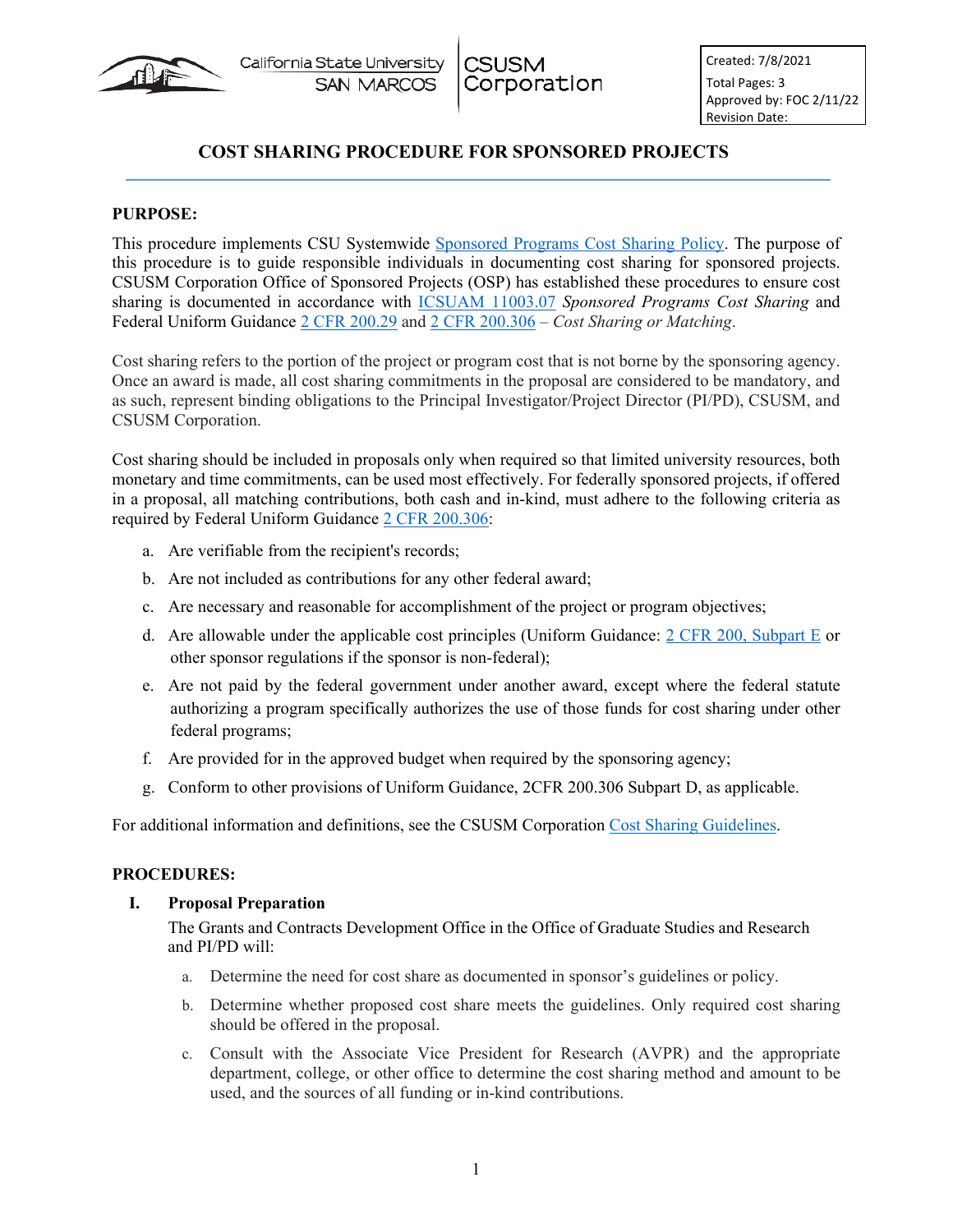- d. Review the cost sharing form with the CSUSM Corporation Office of Sponsored Projects (OSP) and resolve any questions concerning appropriateness and allowability.
- e. Complete the Sponsored Projects Approval Form (SPAF) Section 2: Summary of Budget and Cost Share Commitment. Include the detailed cost sharing budget prior to routing for approvals.
- f. Once all necessary internal approvals are complete, the proposal may be submitted to the funding agency. Awards received without prior approval are not guaranteed for acceptance.

## **II. Upon Notification of Award:**

The Sponsored Projects Analyst (SPA) and PI/PD will:

- a. Review the awarded budget and cost sharing commitment to the proposed budget and cost sharing commitment.
- b. Determine if cost sharing is mandatory, voluntary committed or voluntary uncommitted.
	- Mandatory: Required by the sponsor or funding agency. Some sponsors require the recipient of an award to provide some level of cost sharing or matching costs as a condition of the award.
	- o Voluntary: The portion of the project costs that the campus provides on its own initiative when the sponsor does not require cost share or the amount of cost share provided is more than the sponsor's mandatory requirement.
		- Voluntary Committed: Quantified and included in the proposal budget. When awarded, voluntary committed cost share becomes a binding requirement of the award.
		- Voluntary Uncommitted: Effort or resources contributed to the sponsored project beyond that which is committed and budgeted for in a sponsored agreement. Voluntary uncommitted cost share is not required to be documented, tracked, or reported.

| <b>Category</b>              | <b>Specifically</b><br><b>identifies</b><br>effort? | <b>Lowers IDC</b><br>(F&A)<br>recovery? | <b>Must be formally</b><br>tracked and<br>documented? |
|------------------------------|-----------------------------------------------------|-----------------------------------------|-------------------------------------------------------|
| Mandatory                    | Yes                                                 | Yes                                     | Yes                                                   |
| <b>Voluntary Committed</b>   | Yes                                                 | Yes                                     | Yes                                                   |
| <b>Voluntary Uncommitted</b> | No                                                  | No                                      | No                                                    |

- c. If the sponsor awards less funds than proposed, OSP will obtain confirmation of the amount of cost sharing required.
	- o If the project scope remains the same, it may be necessary to show cost sharing at the original rate.
	- o If the project scope is reduced, cost sharing may be reduced in proportion to the amount of sponsor funding. Clarification should be obtained in writing from the sponsor.
- d. Complete an OSP Cost Sharing Form to identify cost sharing requirements, review appropriate documentation and set a timeline for monitoring and tracking cost share requirements.